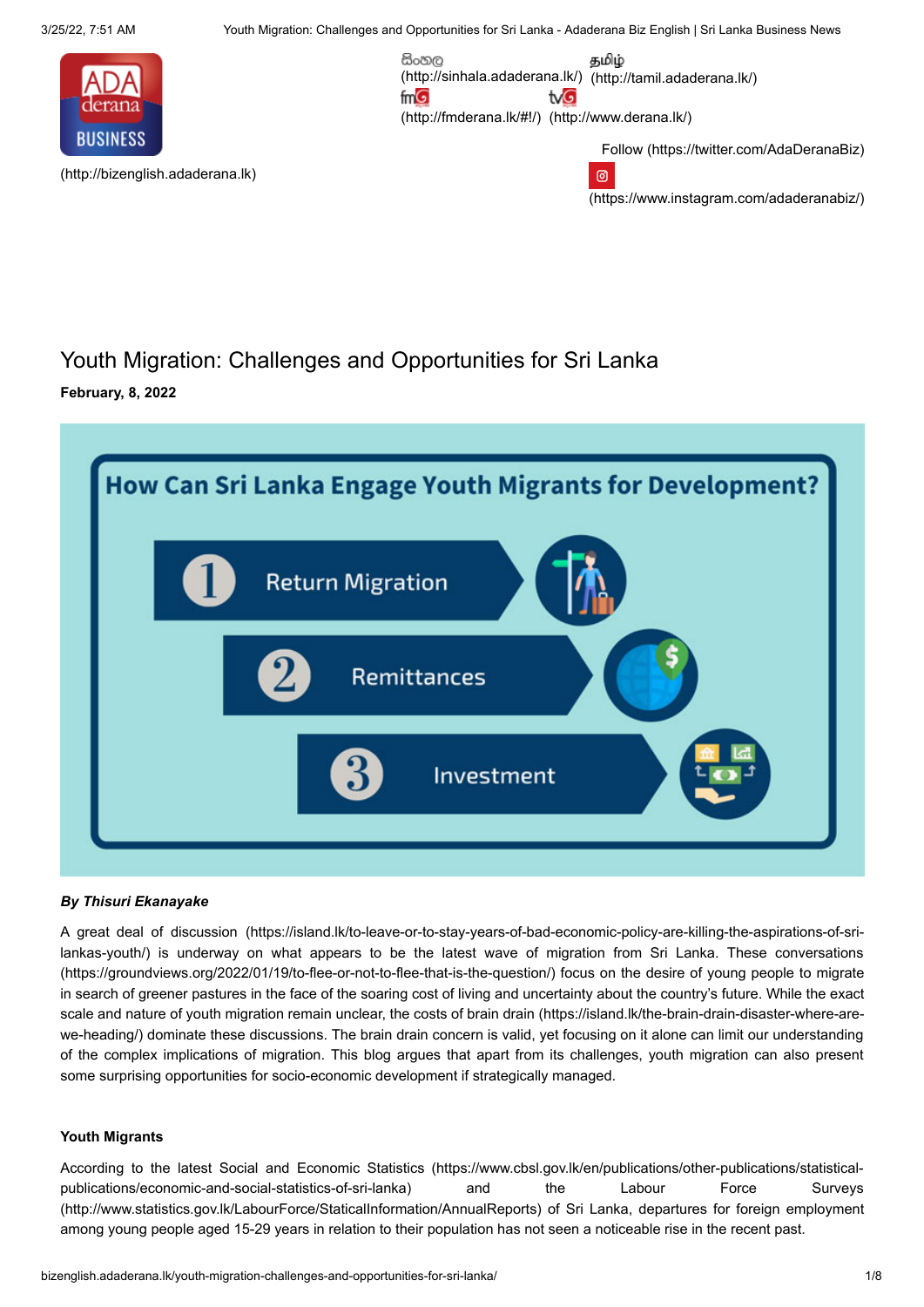

While it can be argued that the perceived increase in migration is a more recent phenomenon accentuated by the pandemic in 2020, it is also possible that young people depart more frequently for other pursuits such as education, for which statistics are not publicly available. To further complicate matters, it is unclear whether most youth consider education as a pathway for longterm residence abroad or intend to return to Sri Lanka with their acquired qualifications.

[An Opinion Tracker Survey carried out by the Institute of Health Policy](http://ihp.lk/publications/docs/SLOTSReport20210ENG.pdf) (http://ihp.lk/publications/docs/SLOTSReport20210ENG.pdf) provides a clearer answer. This survey suggested that youth aged 18-29 have the highest desire to migrate at around 48%. But it was people in areas such as the Western province who indicated greater capability of preparing for migration. This is likely due to the high initial cost including airfare, tuition fees, and initial living expenses. Departures in categories other than short-term employment, therefore, seem to be mainly associated with high and middle-income groups. One frequently discussed implication of this is brain drain or the emigration of highly knowledgeable people. Out-migration can also affect economic growth as these social segments provide a stable source of [demand for goods and services \(https://www.adb.org/sites/default/files/publication/28751/economics-wp245.pdf\) and contribute](https://www.adb.org/sites/default/files/publication/28751/economics-wp245.pdf) to investments. Beyond economic impacts, such communities also hold significant socio-political power in the country. Although understanding the full extent of the desire of young people to migrate remains difficult due to the lack of comprehensive data, a more strategic approach is still warranted to mitigate the adverse effects of migration and leverage its unique advantages.

### **Youth Migration and Development**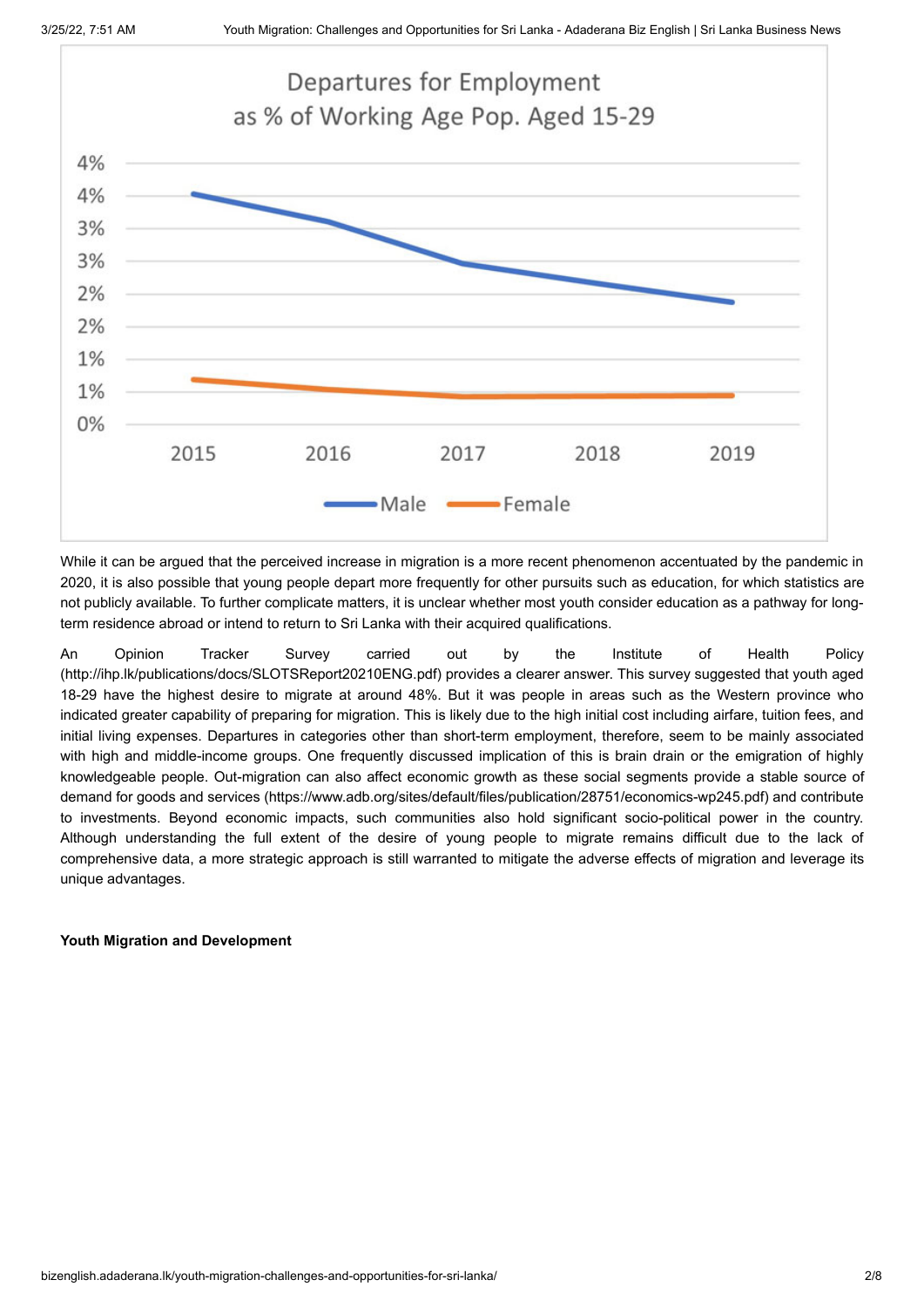

### *Return Migration*

As human capital is one of the most valuable resources in Sri Lanka, brain drain can be detrimental. Conversely, returnmigration of those who have acquired greater knowledge and skills would increase the stock of human capital. However, the challenges of absorbing returning youth must also be acknowledged, since there can be a mismatch in acquired skills, [expectations, and the existing labour market demand. Aside from this, a high unemployment rate \(26.5%\)](http://www.statistics.gov.lk/LabourForce/StaticalInformation/AnnualReports/2020) (http://www.statistics.gov.lk/LabourForce/StaticalInformation/AnnualReports/2020) among those aged 15-24 years is already prevalent in the country. As such, it is necessary to create more opportunities for youth especially in areas such as science and technology which have a potential for growth and innovation, and also facilitate a conducive business environment and financial system so that knowledge and skills can be utilised in a productive, profitable manner.

*Remittances*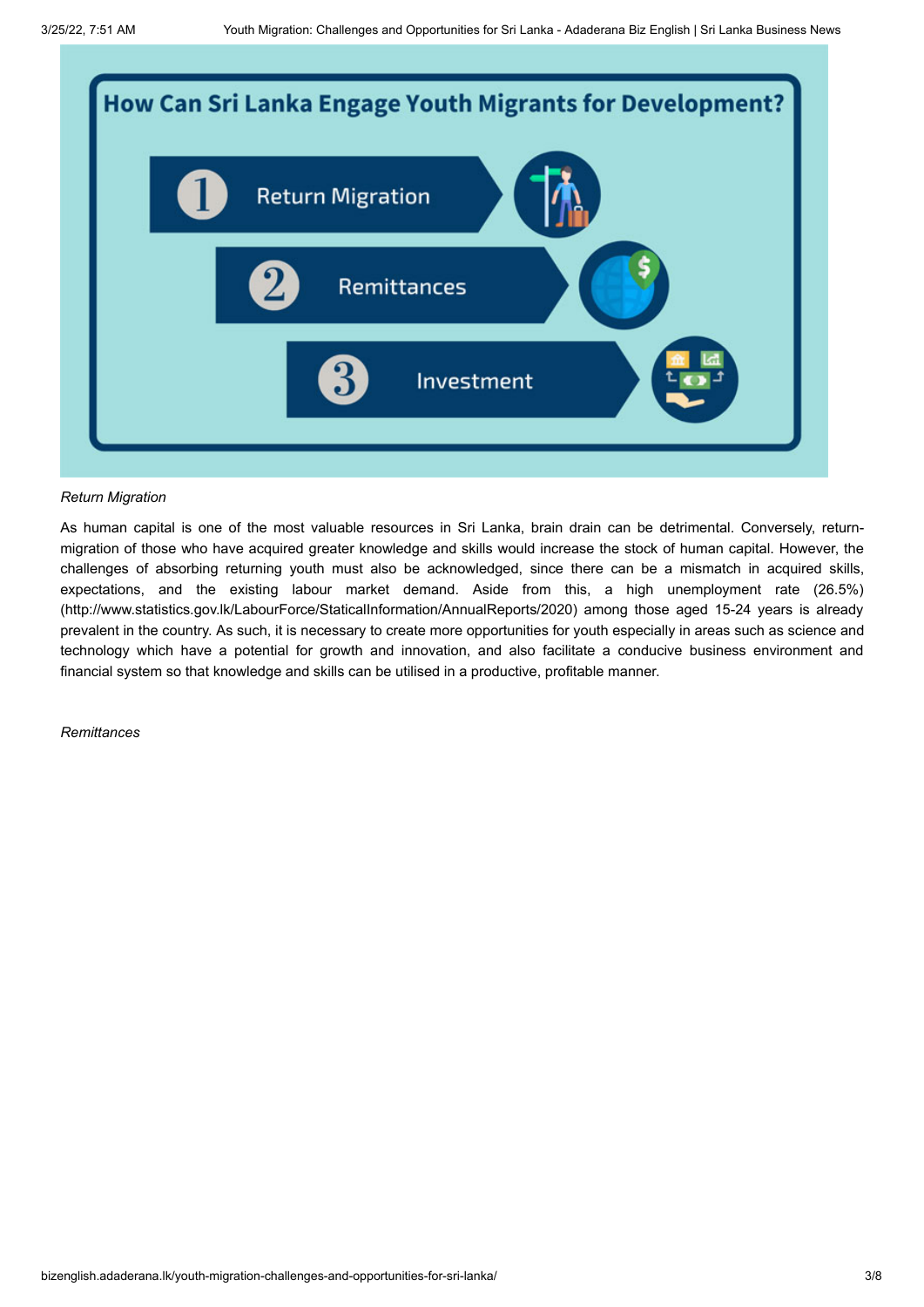# **Share of Total Remittances to Sri Lanka, 2020**



[Migration and remittances have been widely discussed in relation to the current foreign exchange shortage](https://www.ips.lk/talkingeconomics/2021/12/17/black-white-and-grey-markets-the-dynamics-of-foreign-exchange-and-remittances-in-sri-lanka/) (https://www.ips.lk/talkingeconomics/2021/12/17/black-white-and-grey-markets-the-dynamics-of-foreign-exchange-andremittances-in-sri-lanka/) in the country. Although there is some difficulty in estimating the remittances by the youth alone due to data availability, the [Sri Lanka Foreign Employment Bureau](http://www.slbfe.lk/file.php?FID=569) (http://www.slbfe.lk/file.php?FID=569) finds that in 2020, the overall highest contributions originated from areas such as the Middle East (51.7%) and the European Union (19%) whereas destinations such as North America or Australia and New Zealand only account for 2.5% of the total remittances each. This can be expected as many who depart to the former regions are temporary workers regularly remitting to support their families and livelihoods in Sri Lanka.

There is some potential then, to improve flows from the latter regions with sizable communities of Sri Lankans or those of Sri Lankan origin. Proactive engagement of young people can be carried out especially through networks such as school or university alumni associations, voluntary groups, and educational institutions in collaboration with government and nongovernment bodies.

### *Investment*

As a somewhat risk-averse society, investment and entrepreneurship in Sri Lanka tend to suffer, especially among the youth. [But this is understandable given the volatile economic conditions, relatively poor business environment \(99](https://www.doingbusiness.org/content/dam/doingBusiness/country/s/sri-lanka/LKA.pdf)<sup>th</sup> position in the Ease of Doing Business Index in 2020 (https://www.doingbusiness.org/content/dam/doingBusiness/country/s/srilanka/LKA.pdf)), limited capital, and negative societal attitudes. Conversely, youth from diaspora communities, once securely established are likely to have greater access to capital and may also be less risk-averse due to their exposure to new norms and attitudes.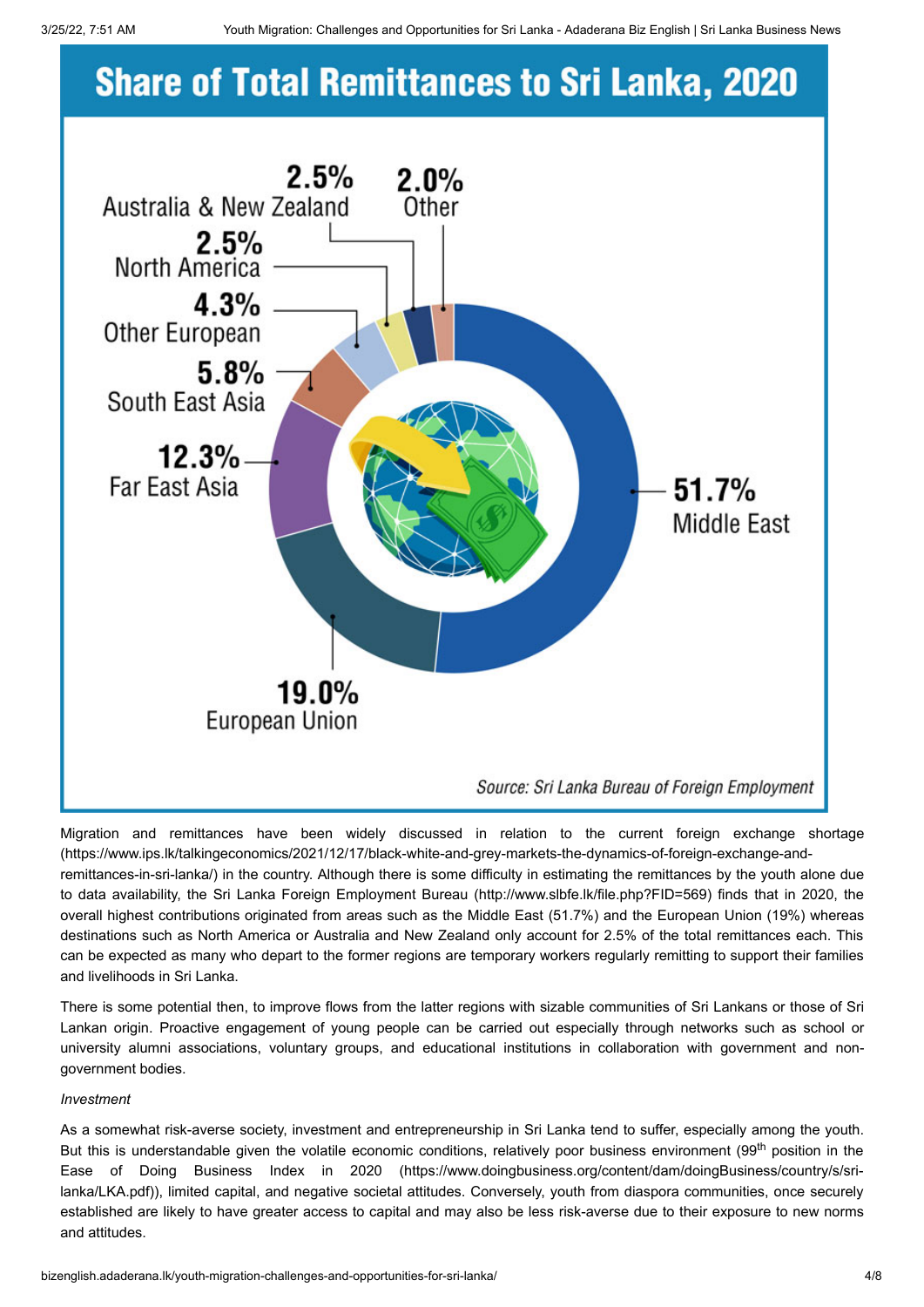3/25/22, 7:51 AM Youth Migration: Challenges and Opportunities for Sri Lanka - Adaderana Biz English | Sri Lanka Business News

Another benefit of connecting with expatriate communities is that they tend to be mutually interested in maintaining ties with their country of origin due to various reasons including economic opportunities, a desire to support family and friends and even to contribute towards national development. Identifying and communicating opportunities, as well as facilitating ventures through simpler processes and incentives are some measures that can be taken to achieve this win-win outcome.

In short, while some young people have recently shown a greater desire to migrate, this scenario presents both challenges as well as opportunities. Young migrants residing abroad maintain a significant potential to contribute to Sri Lanka's development if they are proactively engaged. However, such initiatives should be carried out with caution since false commitments and major inconveniences can dishearten and discourage migrant communities from further attempts at maintaining ties with their motherland.

[Link to the full Talking Economics Blog: https://www.ips.lk/talkingeconomics/2022/02/07/youth-migration-challenges-and](https://www.ips.lk/talkingeconomics/2022/02/07/youth-migration-challenges-and-opportunities-for-sri-lanka/)opportunities-for-sri-lanka/ (https://www.ips.lk/talkingeconomics/2022/02/07/youth-migration-challenges-and-opportunities-forsri-lanka/)



*Thisuri is a Research Assistant working on migration and urbanisation policy research at IPS. She holds a BA (Honours) in Economics from the University of Colombo. Thisuri participated in the 2020 IMF Fund Challenge and was selected to present a paper at the FISU World Conference on Innovation, Education and Sport in Lucerne, Switzerland. As an undergraduate, Thisuri received a scholarship for obtaining the best results in the first-year examination of the Faculty of Arts. (Talk with Thisuri: thisuri@ips.lk)*

### **Video Story**



Experts Discuss How to Best Address Sri Lanka's Economic Situation with Indeewari



Experts Discuss How to Best Address Sri Lanka's Economic Situation with Indeewari Amuwatte @HYDEPARK



@Hyde Park with Indeewari Amuwatta | Srimathi Shivashankar

HCL Technology's Corporate Vice President Srimathi



How can Sri Lanka reset and revive its economy while finding solutions to address a health crisis?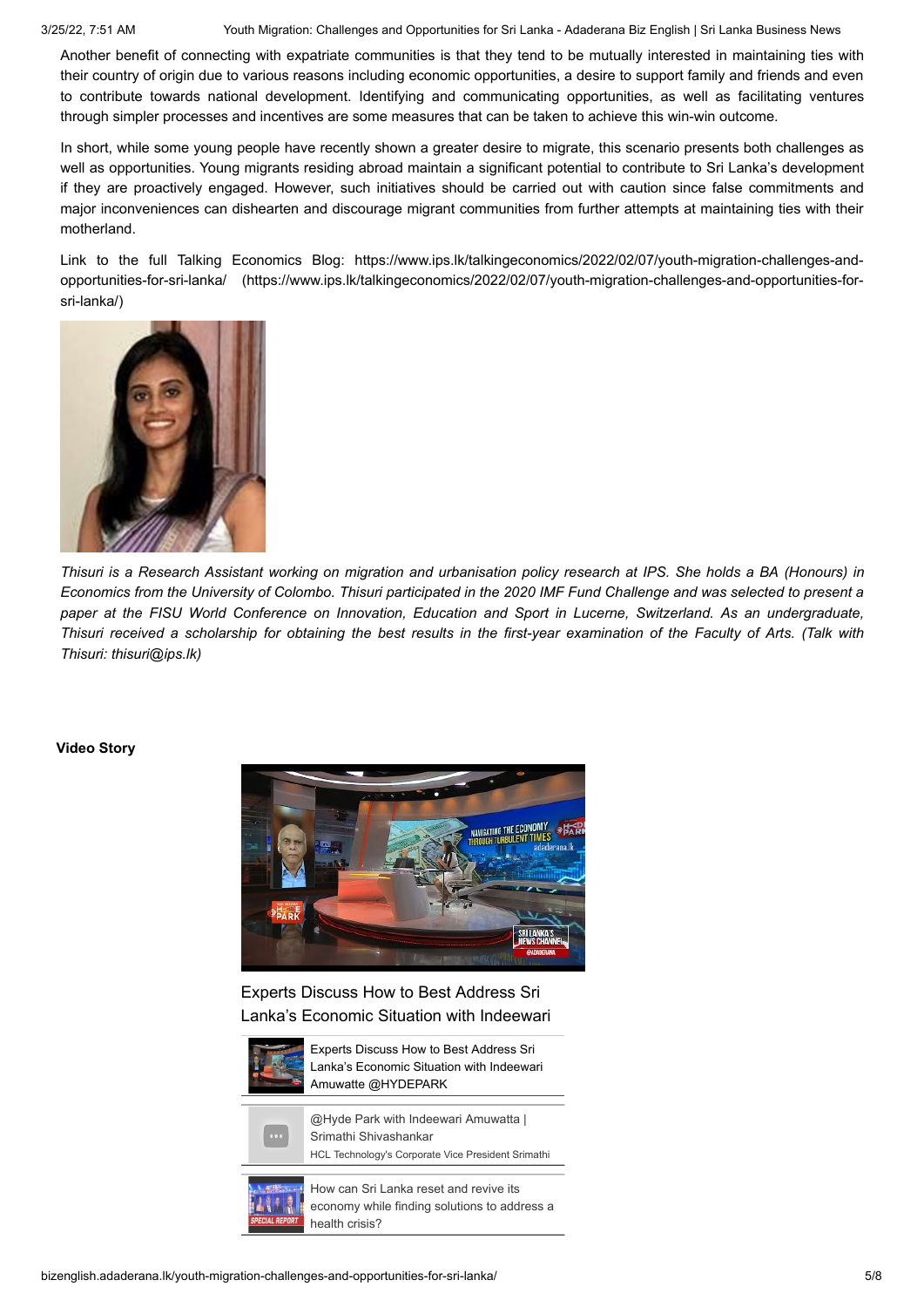### LATEST NEWS

[Janashakthi Life outperforms the industry, Doubles the industry GWP growth and quadruples \(4 times\) the First-Year](http://bizenglish.adaderana.lk/janashakthi-life-outperforms-the-industry-doubles-the-industry-gwp-growth-and-quadruples-4-times-the-first-year-premium-growth/) Premium growth (http://bizenglish.adaderana.lk/janashakthi-life-outperforms-the-industry-doubles-the-industry-gwpgrowth-and-quadruples-4-times-the-first-year-premium-growth/)

[Sri Lanka to seek World Bank support alongside IMF loan programme - sources \(http://bizenglish.adaderana.lk/sri-lanka](http://bizenglish.adaderana.lk/sri-lanka-to-seek-world-bank-support-alongside-imf-loan-programme-sources/)to-seek-world-bank-support-alongside-imf-loan-programme-sources/)

[Statement from Central Bank of Sri Lanka \(http://bizenglish.adaderana.lk/the-ministry-of-finance-and-the-central-bank](http://bizenglish.adaderana.lk/the-ministry-of-finance-and-the-central-bank-of-sri-lanka-wish-to-assure-the-public-and-all-other-stake-holders-that-the-banking-system-is-stable-and-that-the-operations-of-the-state-banks-are-being/)of-sri-lanka-wish-to-assure-the-public-and-all-other-stake-holders-that-the-banking-system-is-stable-and-that-theoperations-of-the-state-banks-are-being/)

Launch of Galaxy S22: Samsung Student Ambassadors and Members applaud innovation [\(http://bizenglish.adaderana.lk/launch-of-galaxy-s22-samsung-student-ambassadors-and-members-applaud-innovation/\)](http://bizenglish.adaderana.lk/launch-of-galaxy-s22-samsung-student-ambassadors-and-members-applaud-innovation/)

Edith Cowan University Showcases a World of Opportunity at Australian Education Expo 2022 in Colombo [\(http://bizenglish.adaderana.lk/edith-cowan-university-showcases-a-world-of-opportunity-at-australian-education-expo-](http://bizenglish.adaderana.lk/edith-cowan-university-showcases-a-world-of-opportunity-at-australian-education-expo-2022-in-colombo/)2022-in-colombo/)

### STOCK MARKET

### **24 MARCH 2022, 15:30 PM**

| <b>Market  Closed</b>                                    |                                   |  |  |  |
|----------------------------------------------------------|-----------------------------------|--|--|--|
| Share Volume   50,896,173<br>Turnover   1,744,327,953.65 |                                   |  |  |  |
|                                                          | 10,451.71<br>$-6.10$<br>$-0.06\%$ |  |  |  |
|                                                          | 3,616.15<br>22.20<br>0.62%        |  |  |  |

### EXCHANGE RATES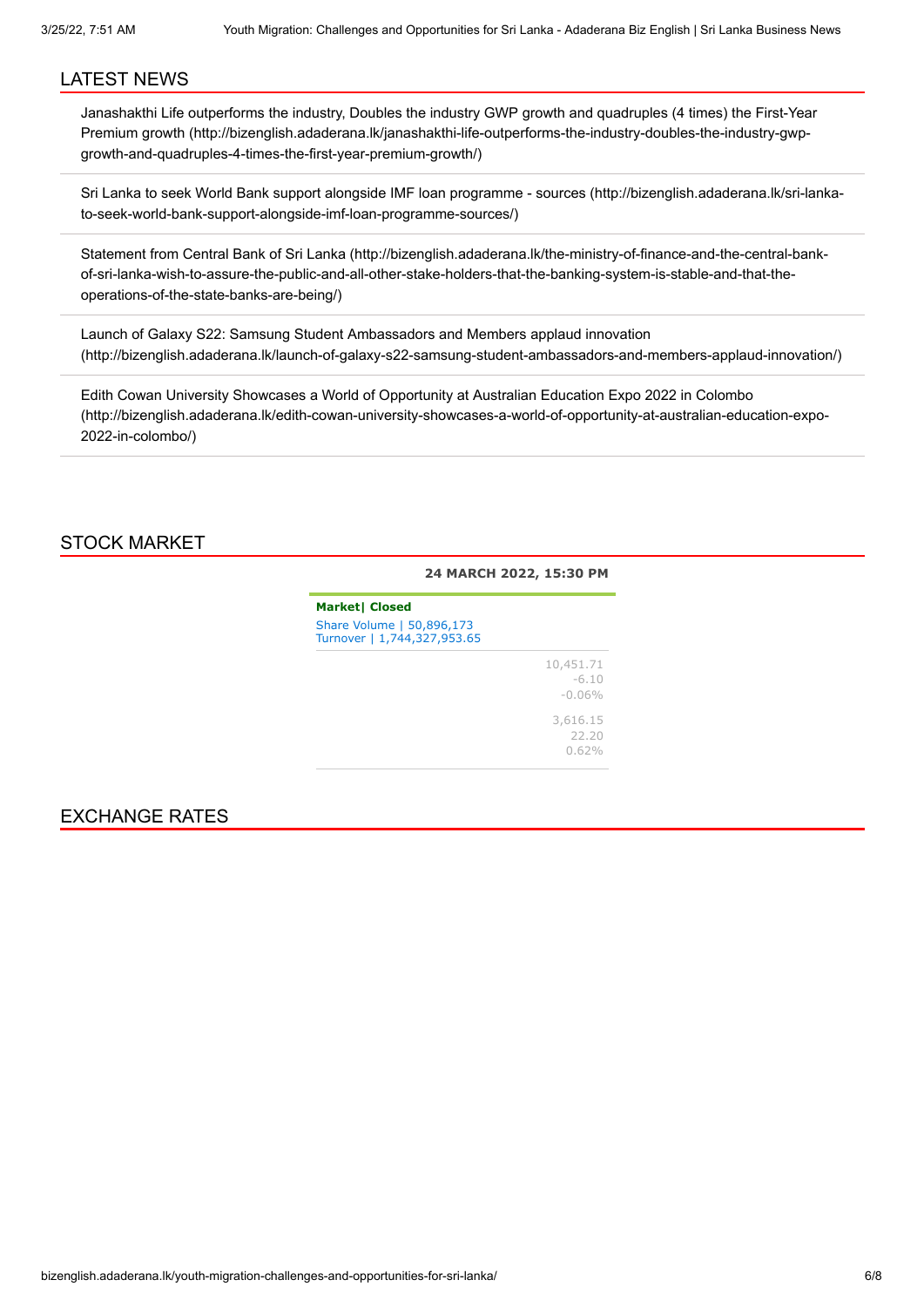Daily Exchange Rates

|                      | <b>COUNTRY</b>                           |          | <b>BUYING SELLING</b> |
|----------------------|------------------------------------------|----------|-----------------------|
| ᆖ                    | USA<br><b>U.S.DOLLAR</b>                 | 279.9056 | 289,9960              |
| ≫⊯                   | l JK<br><b>STERLING POUND</b>            | 369.8405 | 383.9868              |
|                      | <b>EUROPE</b><br><b>EURO</b>             | 310.4519 | 321.5399              |
| $\ddot{\phantom{1}}$ | <b>SWITZERLAND</b><br><b>SWISS FRANC</b> | 300.5787 | 313.1575              |
| м                    | CANADA<br>CANADIAN DOLLAR                |          | 222.5812 232.4381     |
| is.                  | <b>AUSTRALIA</b><br>AUSTRALIAN DOLLAR    | 209.0166 | 219.0876              |
| $C_{\mathbb{Z}}$     | <b>SINGAPORF</b><br>SINGAPORE DOLLAR     | 206.7754 | 214.7938              |
|                      | <b>JAPAN</b><br><b>JAPANESE YEN</b>      | 2 3113   | 24124                 |

[Ada Derana Biz \(https://www.facebook.com/bizenglish.adaderana.lk/\)](https://www.facebook.com/bizenglish.adaderana.lk/)